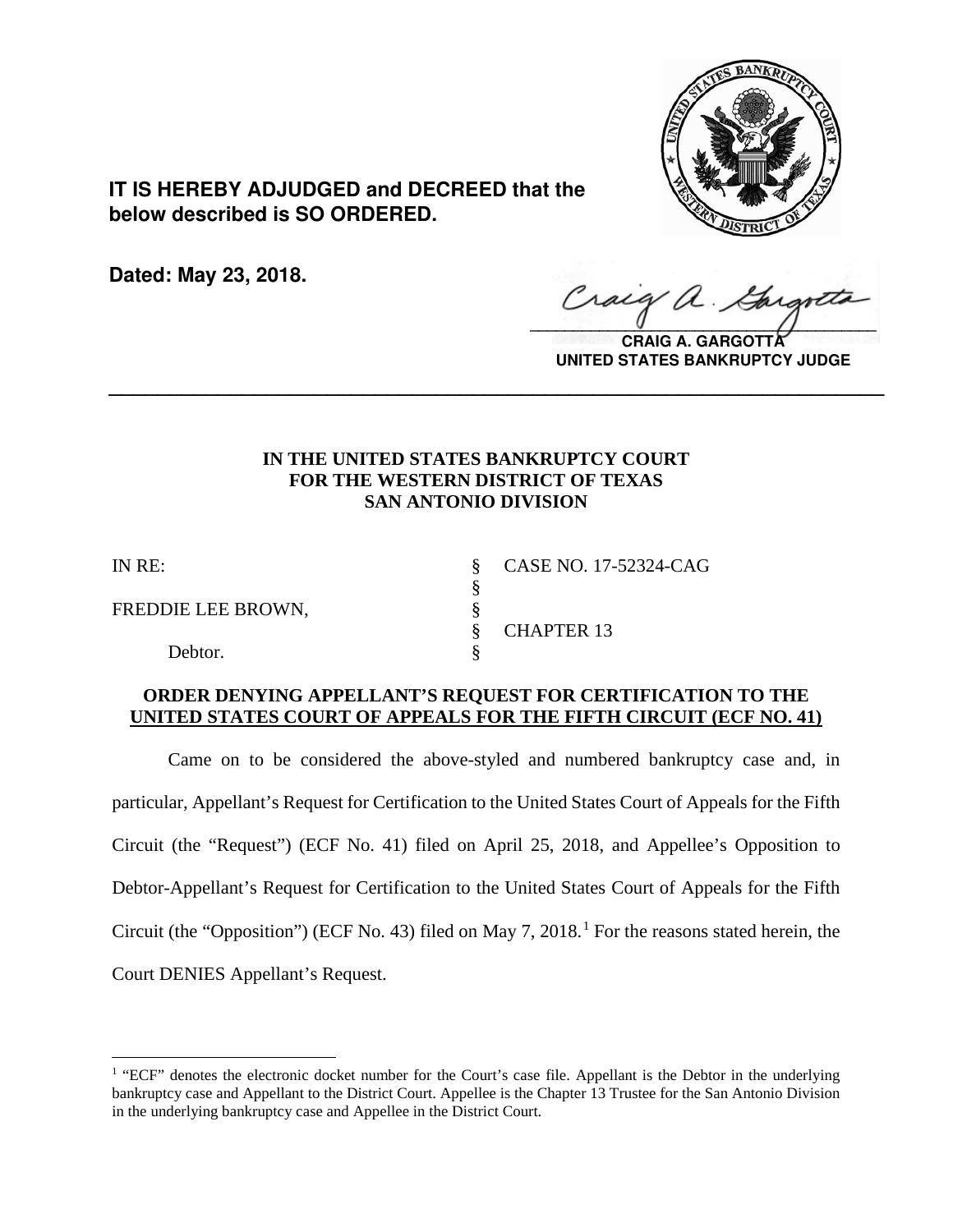#### **BACKGROUND**

Appellant requests a direct appeal of this Court's order confirming Appellant's Chapter 13 Plan (the "Plan"). At issue is whether the Court may impose conditions on Appellant in confirming Appellant's Plan. Appellant asserts that a certified appeal is necessary to resolve a split in District Court opinions regarding this Court's ruling. Appellee argues that none of the grounds in support of 28 U.S.C. § 158(d) are present in this matter.

Appellant filed Appellant's chapter 13 bankruptcy petition on October 2, 2017, with Appellant's Schedules, Statement of Financial Affairs, and Chapter 13 Plan (ECF Nos. 1 and 2). Appellant has current monthly income that exceeds the median family income for a household of one in the State of Texas. (Form 122C-1). As such, Appellant must propose a 60-month plan (if Appellant pays less than 100% of all claims in Appellant's case) because Appellant is an above median income debtor to satisfy the requirements of  $\S$  13[2](#page-1-0)5(b)(1).<sup>2</sup> Appellee filed Appellee's objection to Appellant's Plan (ECF No. 12) and brief in support of Appellee's objection (ECF No. 18). In Appellee's brief to this Court, Appellee argues that Appellant's Plan payment is substantially lower than Appellant's available monthly net income. Appellee asserts that Appellant must either propose a plan that dedicates all of Appellant's available net income to pay all creditors in the case or agree that Appellant cannot modify Appellant's Plan to less than a 100% distribution to all creditors in order to receive a chapter 13 discharge. If Appellant dedicated all of Appellant's available income to the payment of creditors, Appellant's Plan could be completed in less than the

<span id="page-1-0"></span> <sup>2</sup> Unless otherwise noted, all citations are to 11 U.S.C. § 101 *et seq*. Section 1325 provides that:

<sup>(</sup>b)(1) If the trustee or the holder of an allowed unsecured claim objects to the confirmation of the plan, then the court may not approve the plan unless, as of the effective date of the plan--

<sup>(</sup>A) the value of the property to be distributed under the plan on account of such claim is not less than the amount of such claim; or

<sup>(</sup>B) the plan provides that all of the debtor's projected disposable income to be received in the applicable commitment period beginning on the date that the first payment is due under the plan will be applied to make payments to unsecured creditors under the plan.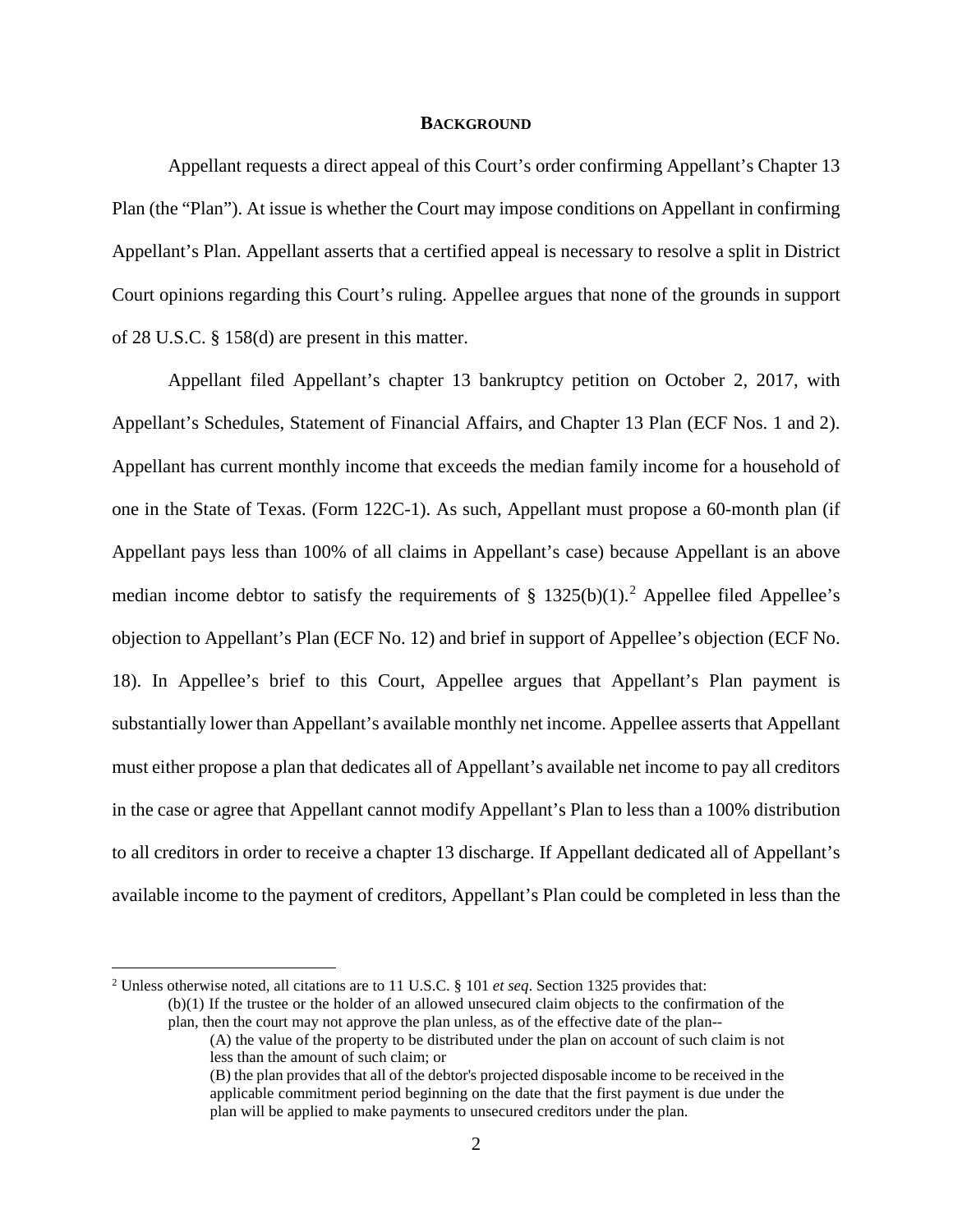60 months proposed.

Appellant argues that Appellant's Plan comports with  $\S$  1325(b)(1) because Appellant is proposing to pay 100% of all allowed claims. As such, Appellant argues that the Court impermissibly altered the requirements of § 1325(b) by precluding Appellant from asserting Appellant's right to modify Appellant's Plan under  $\S 1329(a)$  $\S 1329(a)$  $\S 1329(a)$ .<sup>3</sup>

Appellee argues that Appellant's Plan must dedicate all monthly disposable income to the Plan, or, in the alternative, Appellant must agree that Appellant's discharge is conditioned on all claims being paid in full. At the Plan confirmation hearing, Appellee asked that the following language be added to the order confirming plan as a condition of confirmation:

The Plan as currently proposed pays a 100% dividend to unsecured claims. The Debtor shall not seek modification of this Plan unless said modification also pays a 100% dividend to unsecured claims. Additionally, should this Plan ever fail to pay 100% dividend to unsecured claims, the debtor will modify the Plan to continue paying a 100% dividend. If the Plan fails to pay all allowed claims in full, the Debtor will not receive a discharge in this case.

ECF No. 18, pg. 2.

This Court has previously held that it can impose conditions on a debtor in confirming a chapter 13 plan and has required the above-stated language as a condition of confirmation. *See In re Crawford*, No. 15-53097-CAG, 2016 WL 4089241, at \*6 (Bankr. W.D. Tex. Aug. 24, 2016)(holding that a court may impose conditions on a debtor in confirming a chapter 13 plan); *In re McCarthy*, 554 B.R. 388, 395 (Bankr. W.D. Tex. 2016). On appeal, the District Court in *Molina v. Langehennig*, No. SA-14-CA-926, 2015 WL 8494012, at \*1 (W.D. Tex. Dec. 10, 2015),

<span id="page-2-0"></span> <sup>3</sup> Section 1329(a) provides in part:

<sup>(</sup>a) At any time after confirmation of the plan but before the completion of payments under such plan, the plan may be modified, upon request of the debtor, the trustee, or the holder of an allowed unsecured claim, to--

<sup>(1)</sup> increase or reduce the amount of payments on claims of a particular class provided for by the plan;

<sup>(2)</sup> extend or reduce the time for such payments; . . .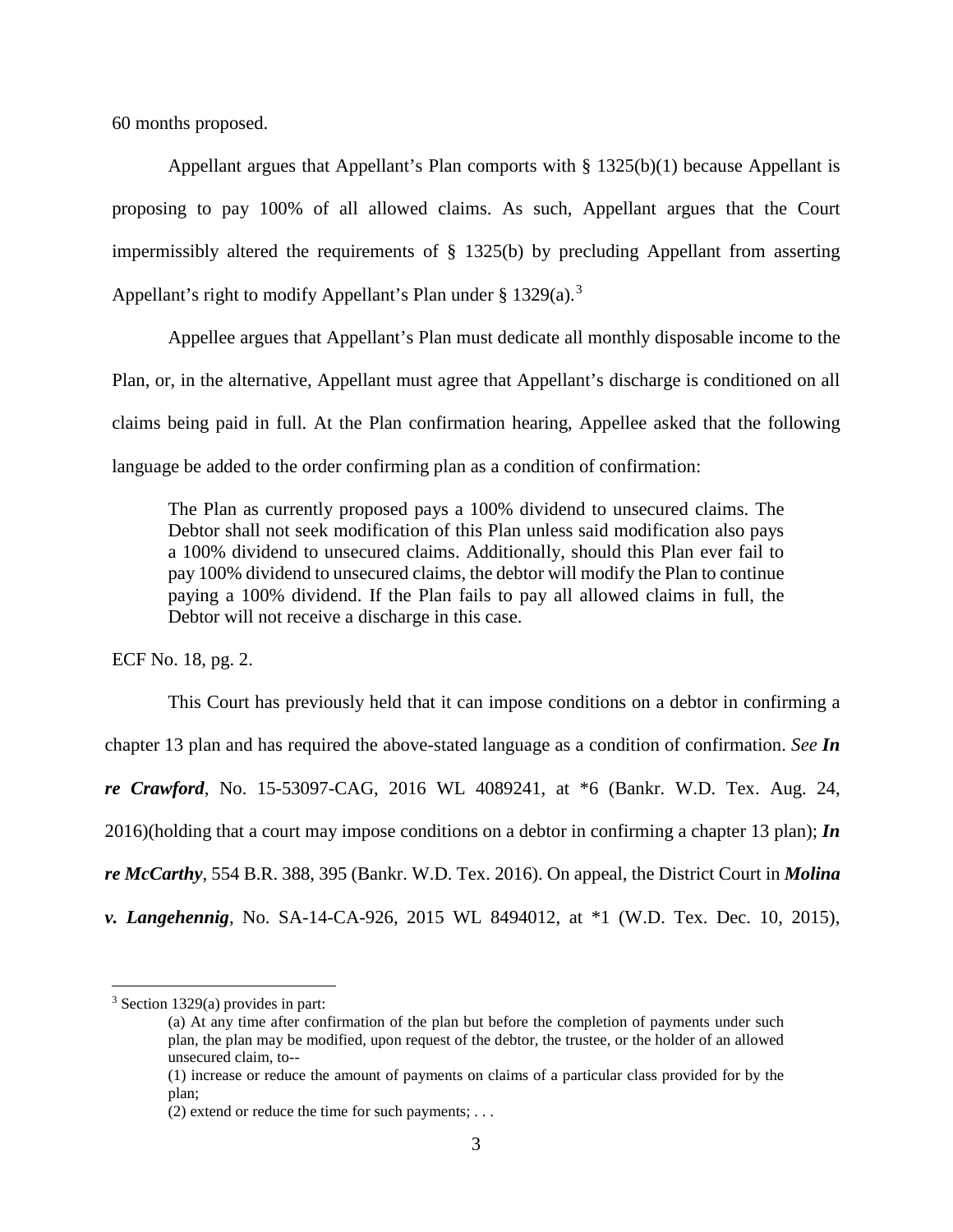similarly found that the bankruptcy court could, pursuant to its equitable powers under § 105, impose the above-stated language on a debtor in confirming a chapter 13 plan and affirmed the bankruptcy court. *Id***.** at \*2. The *Molina* court noted that the imposed conditions did not preclude the debtor from what the debtor wanted—confirmation of the debtor's plan. In *Martinez v. Viegelahn*, 581 B.R. 486, 494, 497 (W.D. Tex. 2017), the District Court similarly found that a bankruptcy court could impose conditions on a chapter 13 debtor in confirming a plan, but that the bankruptcy court could not do so in contravention of a debtor's right to modify a plan. The District Court in *Martinez* reversed the bankruptcy court on that basis.

### **PROCEEDINGS BELOW**

1. Appellant filed Appellant's Plan with a proposed plan payment of \$1,080.00 per month for 60 months, which would pay 100% of all creditor claims. At the time of confirmation, Appellant's available income was \$2,191.00 per month, and the amount of nonpriority unsecured claims was \$7,169.89.

2. Appellant argued that under § 1325(b) that Appellant could propose a chapter 13 plan for a period of 60 months even though Appellant could pay all creditor claims sooner if all of Appellant's disposable income was utilized to pay creditor claims. Further, Appellant argued that the Court could not limit Appellant's ability to modify Appellant's plan to less than a 100% payment to unsecured creditors as a condition of Appellant receiving a discharge under § 1328.

3. Appellee argued that this Court should follow its precedent in *McCarthy* and *Crawford*. Further, given that Appellant had unsecured claims of less than \$7,200.00 and additional monthly disposable income of \$1,141.00, Appellee argued that the circumstances in this case should require the Court to impose conditions on confirmation of Appellant's Plan if Appellant wanted the Plan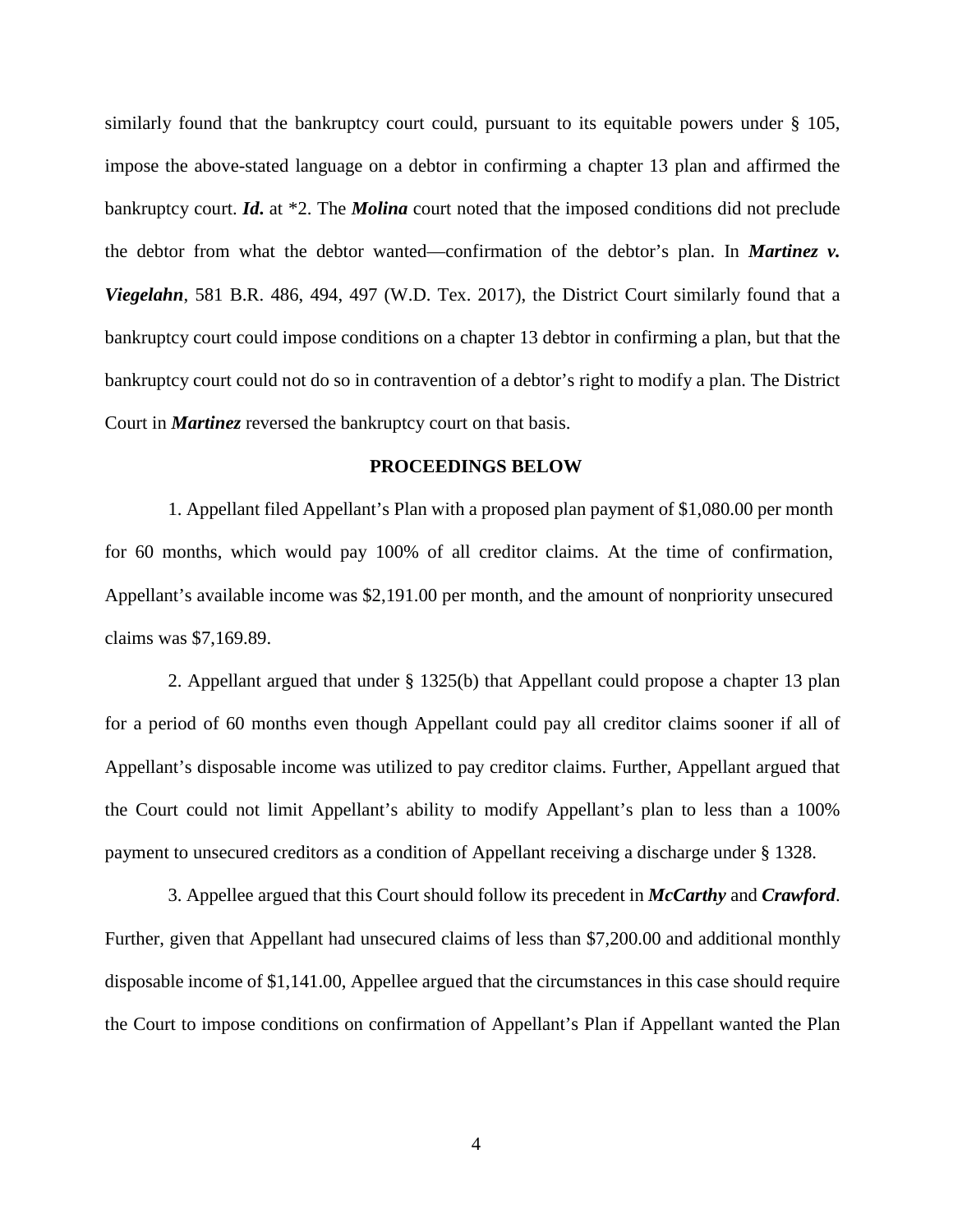confirmed with a 60-month pay out to unsecured creditors instead of sooner.<sup>[4](#page-4-0)</sup>

4. Based on the arguments and evidence presented, the Court determined that Appellant could choose between two options as a condition of confirming Appellant's Plan:

(a) Keep the Plan term at 60 months on the condition that Appellant could not reduce the Plan payment to unsecured creditors to less than 100%; or

(b) Pay the full amount of Appellant's disposable income into the Plan with the excess income being paid to unsecured creditors over the first eight months of the Plan, thereby paying unsecured creditors in full. After the payment of unsecured creditors in full Appellant could modify the Plan, if needed.

5. Appellant opted to pay Appellant's unsecured creditors over the term of 60 months on the condition that Appellant cannot modify the Plan to less than 100% percent distribution to all creditors to receive a discharge.

6. Appellant timely filed Appellant's notice of appeal on March 26, 2018, in the District Court.

7. Appellant filed the Request on April 25, 2018.

8. Both parties have filed the designation of the record and the designation of the issues.

9. The appeal is based on this Court's order confirming Appellant's Plan.

10. As of the date of this Order, the deadline to file briefs in the District Court has not passed. Appellant's brief is due on May 31, 2018, and Appellee's brief is due 30 days after service of Appellant's brief.

<span id="page-4-0"></span> <sup>4</sup> It is important to note how claims are paid under the Court's District Form Plan and generally in chapter 13 cases. Under the priority scheme of distribution, and to encourage competent attorneys to represent debtors, administrative claims (including attorney's fees) are paid first. Then, secured claims for arrears for cars and homes are paid, followed by priority claims for taxes and support obligations. Unsecured claims do not receive distributions in chapter 13 cases until all senior claims are paid in full. Therefore, an unsecured claimant in Appellant's case might not receive payment until the end of the Plan. If the Plan was later amended to pay less than 100% percent of all creditor claims, income that could have been dedicated to paying creditor claims would be lost.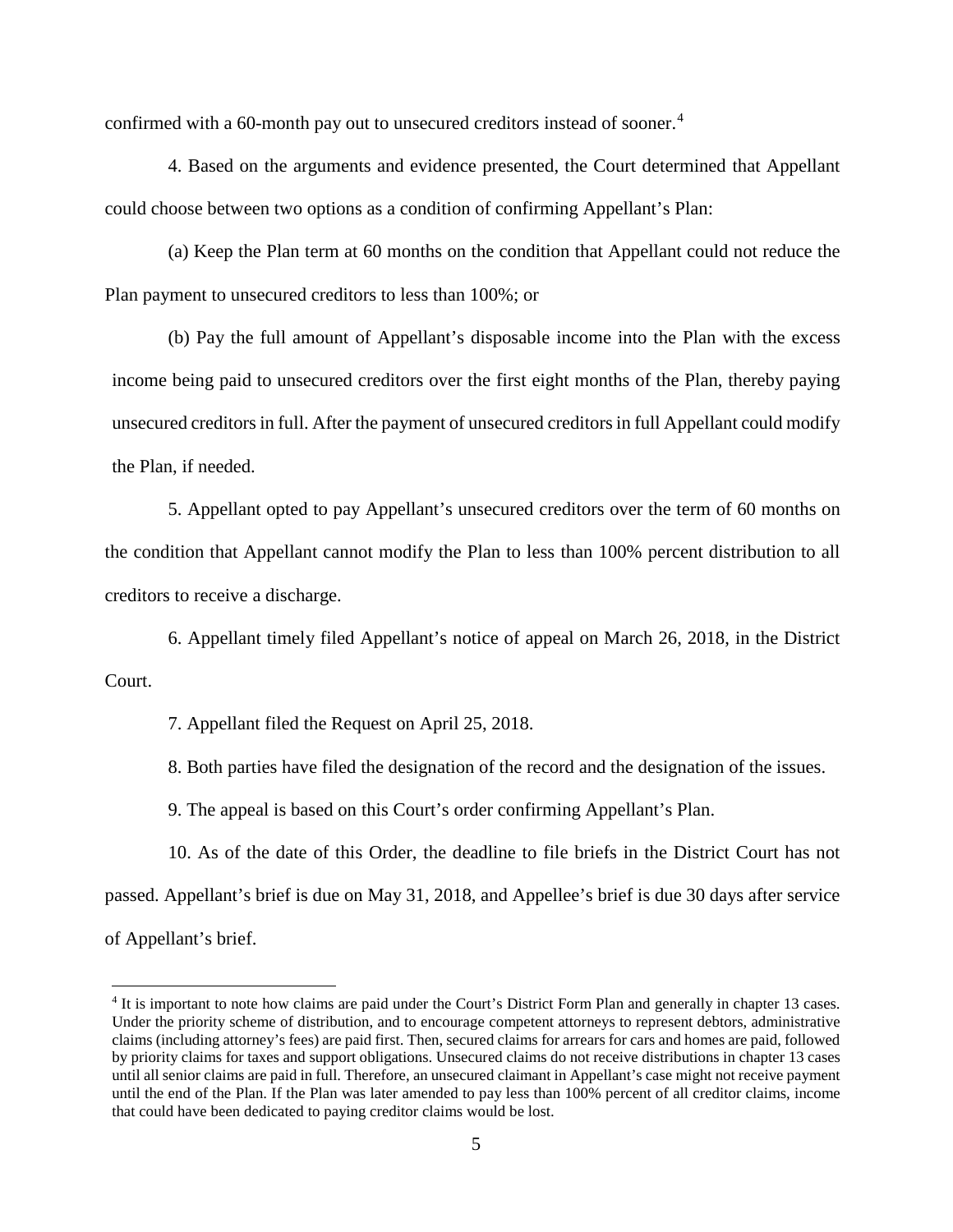11. Fed. R. Bankr. P. 8006(b) provides that this Court has jurisdiction to consider Appellant's Request because the Request was filed within 30 days of Appellant's notice of appeal.

### **STANDARD ON A MOTION TO CERTIFY DIRECT APPEAL**

"Section  $158(d)(2)^5$  $158(d)(2)^5$  $158(d)(2)^5$  was enacted as part of the sweeping overhaul of the Bankruptcy Code in 2005 known as the Bankruptcy Abuse Prevention and Consumer Protection Act of 2005 (BAPCPA)." *In re The Heritage Org., L.L.C.*, No. 04-33574-BJH-11, 2012 WL 478178, at \*1 (Bankr. N.D. Tex. Feb. 14, 2012) (citing *Drive Fin. Servs., L.P. v. Jordan*, 521 F.3d 343 (5th Cir.

2008)). The purpose of 28 U.S.C. § 158(d)(2) is to:

[P]rovide for direct review by the court of appeals of a bankruptcy court order in a case where the bankruptcy court or district court certifies that [1] there is no controlling Supreme Court or circuit court decision, [2] the case involves a matter of public importance, [3] there are conflicting precedents, or [4] an immediate appeal would materially advance the bankruptcy case.

*Id.* (citing 28 U.S.C. § 158(d)(2)(A)). "If any of the four conditions precedent are met, the bankruptcy court *shall* make the certification per [§ 158\(d\)\(2\)\(B\)\(ii\).](https://1.next.westlaw.com/Link/Document/FullText?findType=L&pubNum=1000546&cite=28USCAS158&originatingDoc=Ie831d440fde411e7a9cdefc89ba18cd7&refType=SP&originationContext=document&transitionType=DocumentItem&contextData=(sc.Search)#co_pp_d25000009dab5)" *In re Adkins,* [517 B.R. 698,](https://1.next.westlaw.com/Link/Document/FullText?findType=Y&serNum=2034315478&pubNum=0000164&originatingDoc=Ie831d440fde411e7a9cdefc89ba18cd7&refType=RP&fi=co_pp_sp_164_699&originationContext=document&transitionType=DocumentItem&contextData=(sc.Search)#co_pp_sp_164_699)  [699 \(Bankr. N.D. Tex. 2014\).](https://1.next.westlaw.com/Link/Document/FullText?findType=Y&serNum=2034315478&pubNum=0000164&originatingDoc=Ie831d440fde411e7a9cdefc89ba18cd7&refType=RP&fi=co_pp_sp_164_699&originationContext=document&transitionType=DocumentItem&contextData=(sc.Search)#co_pp_sp_164_699) "The twin purposes of  $\lceil \S 158(d)(2) \rceil$  were to expedite appeals in significant cases and to generate binding appellate precedent in bankruptcy, whose case law *[sic]* has been plagued by indeterminacy. H.R. Rep. No. 109–31 pt. I, at 148 (2005), *as reprinted in* 2005 U.S.C.C.A.N. 88, 206." *In re Franchise Servs. of N. Am.*, No. 1702316EE, 2018 WL 485959, at \*3 (Bankr. D. Miss. Jan. 17, 2018)(citing *[In re The Pacific Lumber Co.](https://1.next.westlaw.com/Link/Document/FullText?findType=Y&serNum=2019902187&pubNum=0000506&originatingDoc=Ie831d440fde411e7a9cdefc89ba18cd7&refType=RP&fi=co_pp_sp_506_241&originationContext=document&transitionType=DocumentItem&contextData=(sc.Search)#co_pp_sp_506_241),* 584 F.3d 229, [241–42 \(5th Cir. 2009\)\)](https://1.next.westlaw.com/Link/Document/FullText?findType=Y&serNum=2019902187&pubNum=0000506&originatingDoc=Ie831d440fde411e7a9cdefc89ba18cd7&refType=RP&fi=co_pp_sp_506_241&originationContext=document&transitionType=DocumentItem&contextData=(sc.Search)#co_pp_sp_506_241).

Under  $\S 158(d)(2)$ , the court of appeals may exercise jurisdiction over an appeal from the bankruptcy court's order if either the bankruptcy court or the district court, depending on where the matter is docketed at the time of the appeal<sup>[6](#page-5-1)</sup> and "acting on its own motion or on the request

<span id="page-5-0"></span> $5$  All references to § 158(d)(2) refer to 28 U.S.C. § 158(d)(2).

<span id="page-5-1"></span><sup>&</sup>lt;sup>6</sup> "Only the court where the matter is pending, as provided in subdivision (b), may certify a direct review on request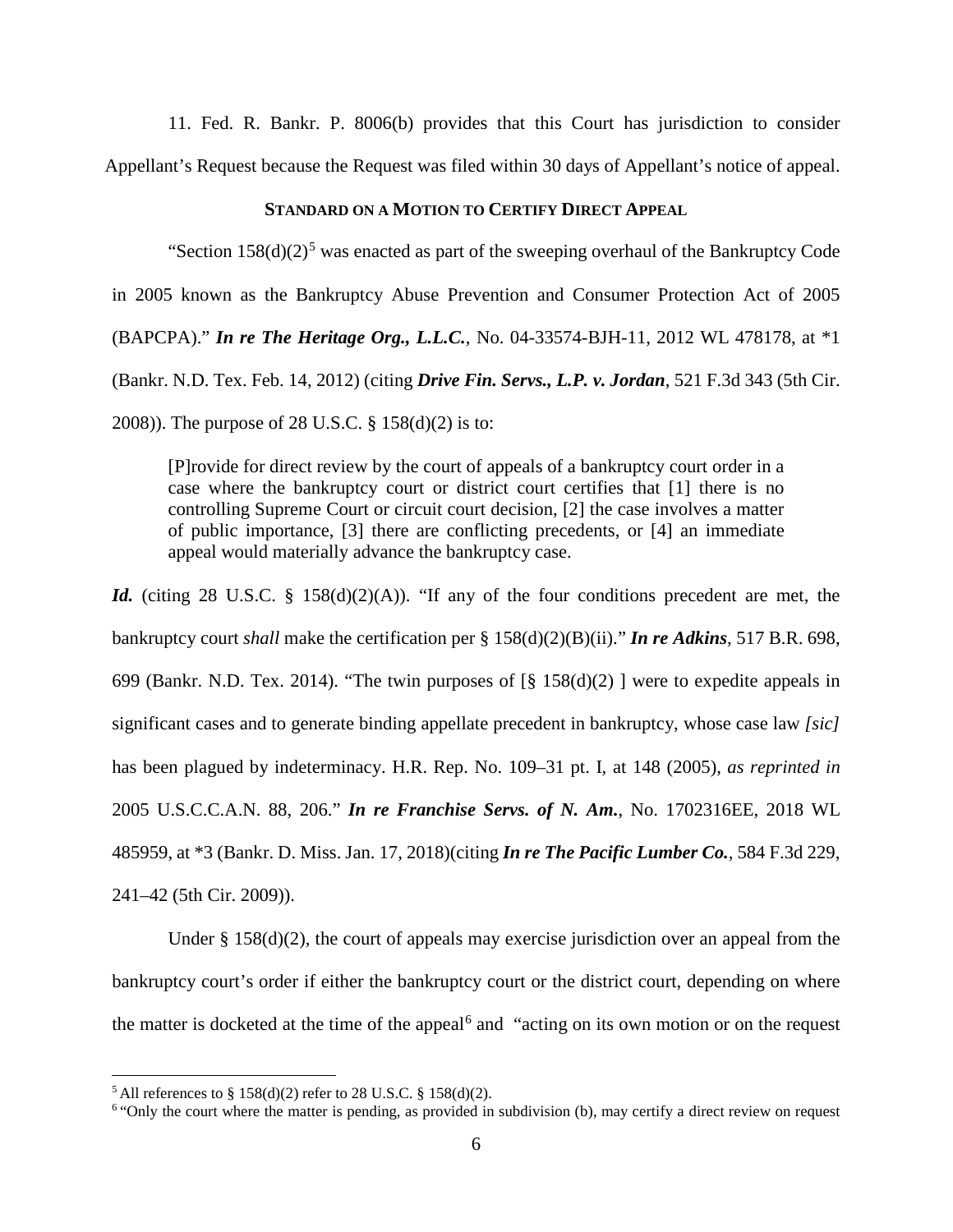of a party" or "all the appellants and appellees . . . acting jointly," certify that one of these four

circumstances exist. 28 U.S.C. § 158(d)(2)(A). Rule  $8006(f)(2)^7$  $8006(f)(2)^7$  states that:

(2) Service and contents.The request must be served on all parties to the appeal in the manner required for service of a notice of appeal under Rule  $8003(c)(1)$ , and it must include the following:

(A) the facts necessary to understand the question presented;

(B) the question itself;

- (C) the relief sought;
- (D) the reasons why the direct appeal should be allowed, including which circumstance specified in 28 U.S.C. § [158\(d\)\(2\)\(A\)\(i\)-\(iii\)](https://1.next.westlaw.com/Link/Document/FullText?findType=L&pubNum=1000546&cite=28USCAS158&originatingDoc=NCB0320D0D5DF11E3B6C0F1D77F5DBA4F&refType=RB&originationContext=document&transitionType=DocumentItem&contextData=(sc.Category)#co_pp_c4ca0000b7271) applies; and
- (E) a copy of the judgment, order, or decree and any related opinion or memorandum.

In applying 28 U.S.C.  $$158(d)(2)$  and Rule  $8001(f)(2)$  to this case, Appellant may seek

certification of this Court's order confirming Appellant's Plan. Appellant may file a motion with

this Court requesting certification under Rule 8001(f)(2)(A); alternatively, Appellant may file

Official Form 24 jointly with the designated Appellee, the Chapter 13 Trustee, under Rule

 $8006(c).$  $8006(c).$ <sup>8</sup>

### **ISSUE ON APPEAL**

Appellant states that the issue on appeal is—

[W]hether this Court exceeded its authority when it conditioned confirmation of the Debtor's Plan on his willingness to waive or limit express rights conferred by the Bankruptcy Code — specifically, the right to proceed under  $\S$  1325(b)(1)(A) instead of  $\S$  1325(b)(1)(B) when the plan proposes to pay unsecured creditors in full and the right under § 1329(a) to modify the Plan.

ECF No. 41, at  $4<sup>9</sup>$  $4<sup>9</sup>$  $4<sup>9</sup>$ 

 $\overline{a}$ 

<span id="page-6-0"></span>

of parties or on its own motion." Fed. R. Bankr. P. 8006(d). 7 Unless otherwise noted, all "Rule" references refer to the Federal Rules of Bankruptcy Procedure.

<span id="page-6-1"></span><sup>8</sup> Appellant intimated that both parties to this appeal desire the Fifth Circuit Court of Appeals making the ultimate disposition in this case. While Appellee agrees that the matter may be resolved at the circuit level, Appellee disputes Appellant's suggestion that Appellee agrees to the certification.

<span id="page-6-2"></span><sup>&</sup>lt;sup>9</sup> It is important to note that the issue on appeal presented in Appellant's Request encompasses more than the issue on appeal presented in Appellant's Statement of Issues and Designation of Record on Appeal (ECF No. 36). *Compare* ECF No. 41, at 4, *with* ECF No. 36, at 1. Appellee does not challenge Appellant's designation of the issue for certification to the Fifth Circuit, nor does Appellee challenge the wording of the issue. Rather, Appellee argues that the issue for certification is a question of fact and law.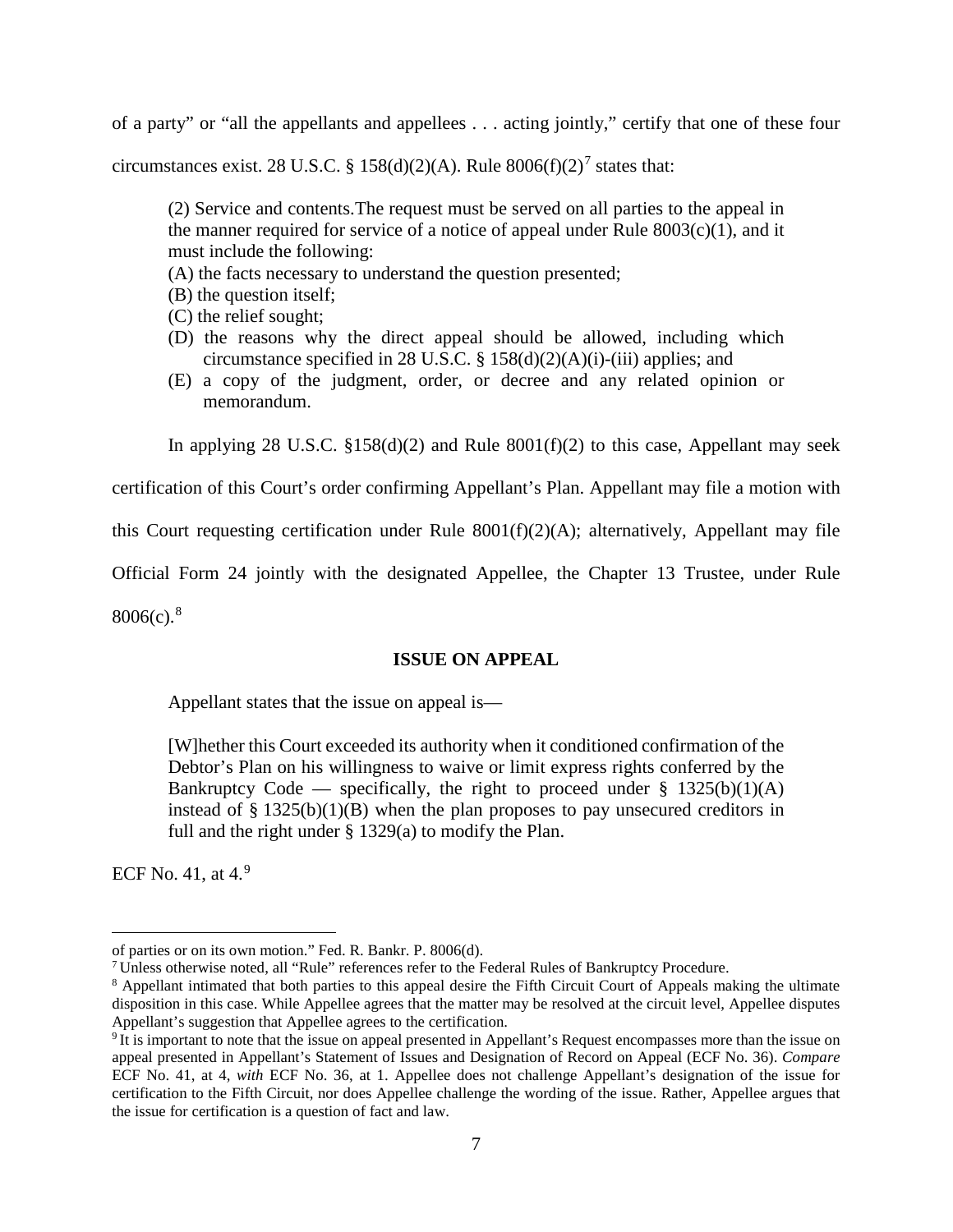#### **ANALYSIS**

Appellant cites conflicting decisions in the District Court for the Western District of Texas as a basis for this Court certifying a direct appeal to the Fifth Circuit. Appellant reasons that all three bases under 28 U.S.C. § 152(d)(2)(A) are met here. Appellant argues that:

All three of the enumerated circumstances are present here. First, the issue presented involves a legal issue that has not been addressed by the Fifth Circuit Court of Appeals or the United StatesSupreme Court. Second, the issue on appeal has spawned conflicting opinions from the district courts in the Western District of Texas. *See supra* paragraph 8. Because the holdings in *Molina* and *Martinez* are in direct conflict, the court hearing this appeal must determine which of the two holdings it will follow. Asking a third district court judge to rule on the issue does not serve judicial economy. Its ruling will merely create a two-to-one split among the district courts in the WesternDistrict of Texas. In addition, both parties to the appeal have indicated their desire to litigate this issue until the Fifth Circuit Court of Appeals issues a ruling. Further, because the bankruptcy courts and district courts are considered parallel courts for purposes of *stare decisis*, a third district court opinion on the issue will have no binding effect in subsequent cases. Third, an immediate appeal to the circuit court will materially advance the progress of the case. Because Appellant's rights to modify the Plan during the five-year plan term is limited, the chances Appellant will be able to successfully complete the plan are lower. The issue presented is a recurring issue in the bankruptcy courts in the Western District of Texas, and the bankruptcy bar—debtors, creditors, trustees, and bankruptcy judges—need guidance in future cases.

ECF. No. 41, ¶ 10.

In response, Appellee argues that a direct appeal is not warranted because exceptional circumstances are not presented here. First, Appellant argues that the issue for certification is one mixed in law and fact. Second, Appellant argues that maximizing payment to creditors under the condition this Court imposed does not raise a new or unsettled issue of law. Third, Appellee argues that this Court has been uniform in its application that debtors pay all available income through the plan. There is nothing extraordinary or urgent about this case. Fourth, Appellee argues that this matter is not a question of public importance mandating a direct appeal to the Fifth Circuit.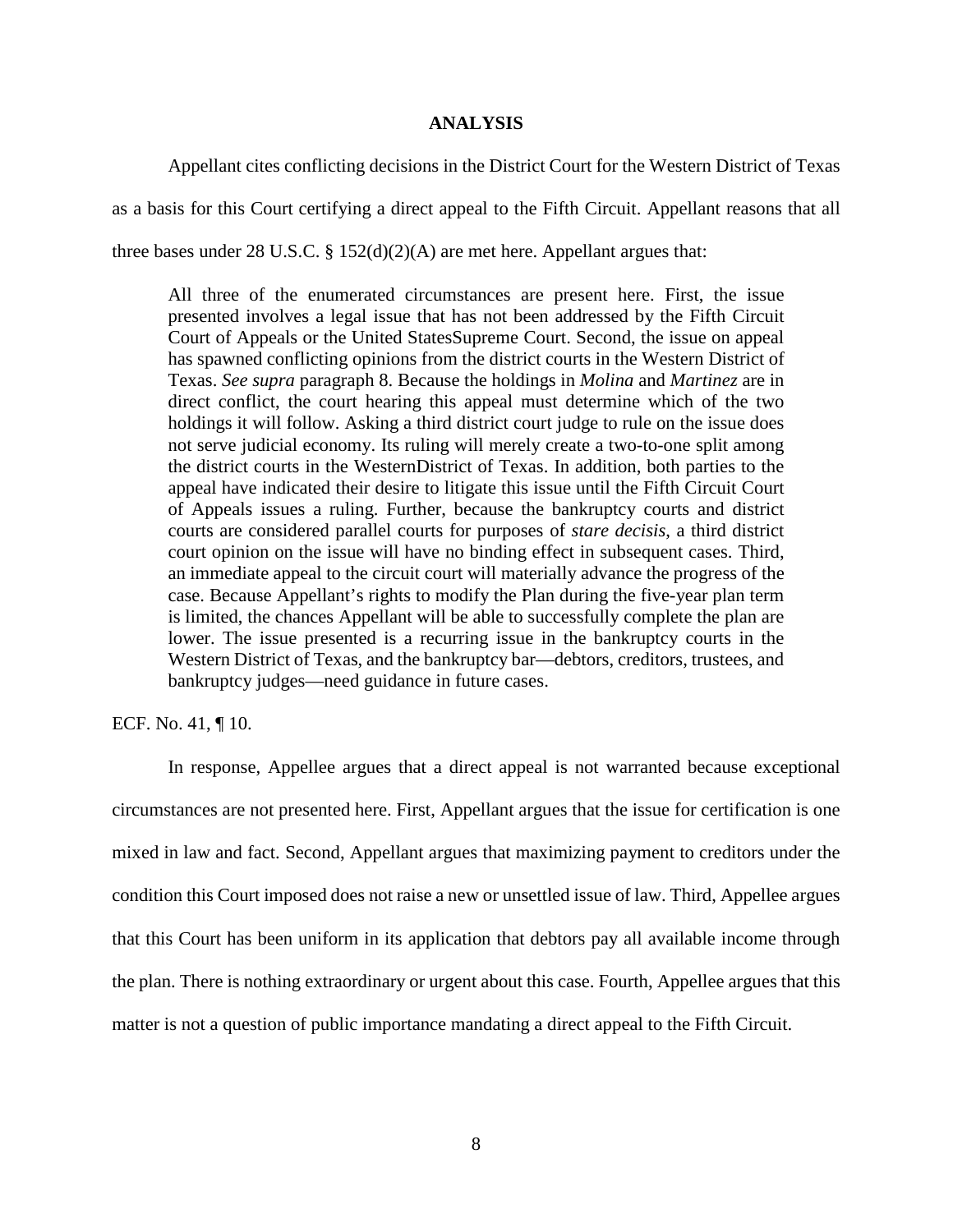### **Case involves a matter of public importance**

Appellee argues that this matter is not a matter of public importance. In support of this assertion, Appellee cites to the District Court's decision in *Martinez v. Viegelahn*, in which the District Court denied a similar request for a direct appeal to the Fifth Circuit (ECF No. 43, Exhibit "A").<sup>[10](#page-8-0)</sup> The *Martinez* court found that the filing of a bankruptcy petition is a voluntary process wherein parties may object to a plan and a court may confirm a plan under the Bankruptcy Code (*Id.* at 3). The *Martinez* court could not discern any public importance in a bankruptcy court confirming a chapter 13 plan. (*Id***.** at 6). Further, the *Martinez* court noted that there is nothing out of the ordinary in which a district court is being asked to do—decide a case in which a sister court might disagree. (*Id***.** at 7). Moreover, the appellant in *Martinez* and Appellant here received what each sought—confirmation of a chapter 13 plan in which the debtor could pay debtor's debts over time under the protection of the automatic stay. (*Id***.**; *see Faulkner v. Kornman*, No. 10-301, 2012 WL 293230, at \*3 (Bankr. S.D. Tex. Jan. 30, 2012) (rejecting argument that "the appeal presents a question of importance to the public because it involves a consideration of issues that are fundamental to defining the scope of a bankruptcy court's jurisdiction")).

The question for certification here does not implicate the Court's jurisdiction, nor will the normal process of an appeal to the District Court impede Appellant's ability to implement Appellant's Plan. The Court also notes that Appellant has not fully explained why this case is a candidate for a direct appeal as opposed to allowing the case to proceed through the normal appellate process. Appellant opted to pay Appellant's creditors over 60 months as opposed to doing sooner. If urgency was a consideration, Appellant could have sought a sooner pay out to creditors and asserted the harsh effects of doing so. Here, Appellant has chosen to remain in bankruptcy

<span id="page-8-0"></span> <sup>10</sup> *Martinez v. Viegelahn*, No. 16-CV-1251-DAE (W.D. Tex. Dec. 20, 2016) (order denying certification to the Fifth Circuit) (District Court ECF No. 5).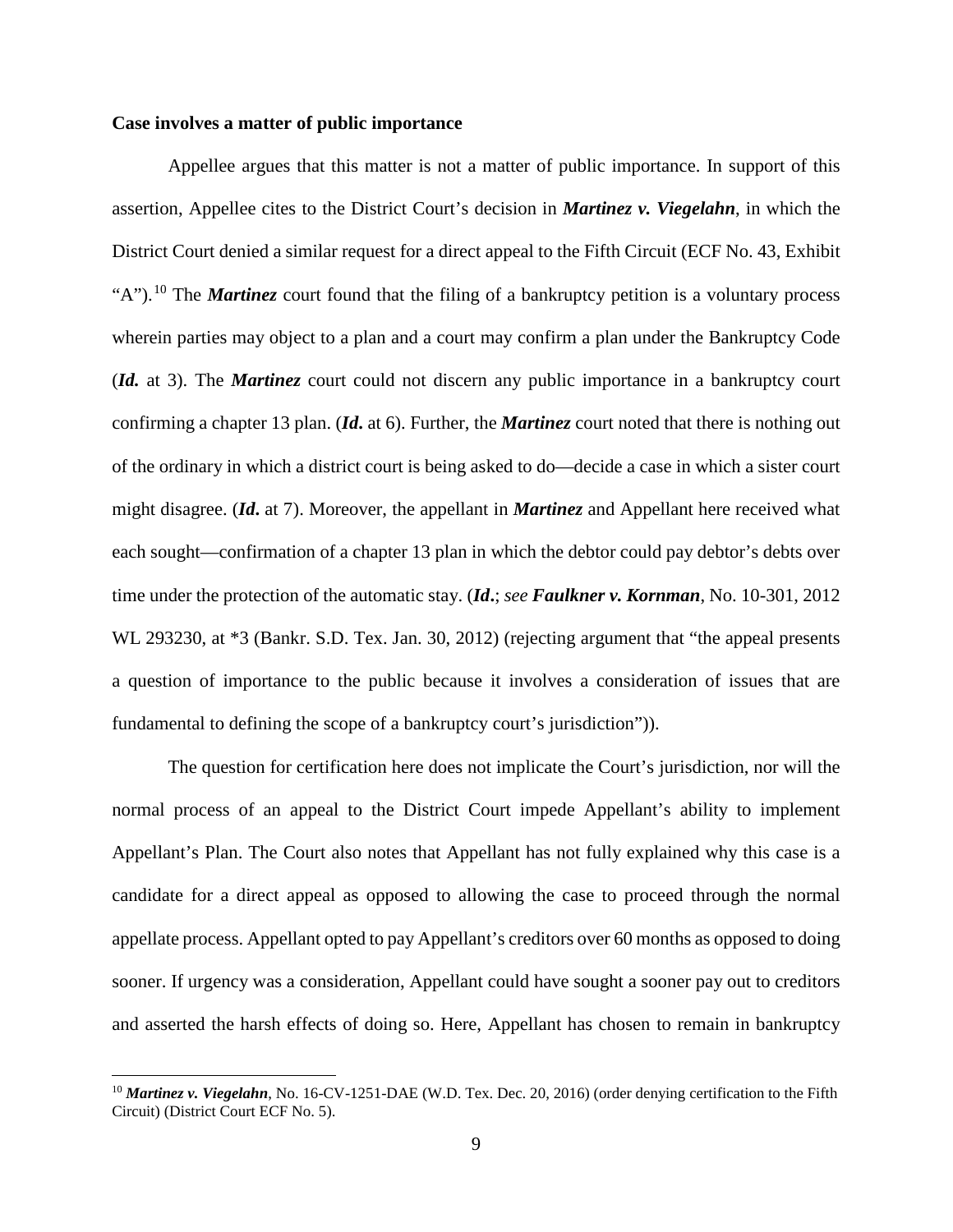notwithstanding the fact Appellant could complete this bankruptcy case sooner.

### **28 U.S.C. § 158(d)(2)(i)—No controlling Supreme Court or Fifth Circuit decision**

The Court recognizes that there is no controlling decision in the Supreme Court or Fifth Circuit regarding the imposition of conditions in connection with confirmation of a chapter 13 plan. Appellant's primary argument is that because there are two District Court opinions that appear to be in conflict, an appeal of this Court's order is warranted to resolve the split in authority. Appellee notes that in *Molina* and *Martinez*, both courts found that the bankruptcy court could, pursuant to its authority under the Bankruptcy Code, mandate conditions upon confirmation of a chapter 13 plan. Further, the only difference in the cases was that the *Martinez* court found that the bankruptcy court could not preclude a debtor's ability to modify a chapter 13 plan by imposing certain conditions in an order confirming a debtor's chapter 13 plan. The facts in this case are materially different in that the amount of unsecured debt and the amount of Appellant's available income show a situation in which Appellant has the ability to pay Appellant's unsecured debt in a short amount of time. Also, the Court gave Appellant two options in which Appellant could select how Appellant could pay Appellant's unsecured debt, unlike the courts in the other cases. As such, an appeal of this case will not resolve a perceived conflict between the *Martinez* and *Molina* decisions.

#### **28 U.S.C. § 158(d)(2)(ii)—Conflicting precedent**

Similar to the argument made regarding no controlling law in the Supreme Court or Fifth Circuit, Appellant argues that the Fifth Circuit needs to resolve the conflict between the *Martinez* and *Molina* decisions. As discussed herein, both *Molina* and *Martinez* recognize that the bankruptcy court could impose conditions on confirmation that are not contrary to § 1325(b). The *Molina* court was not asked, nor did it address, the issue of whether the conditional language